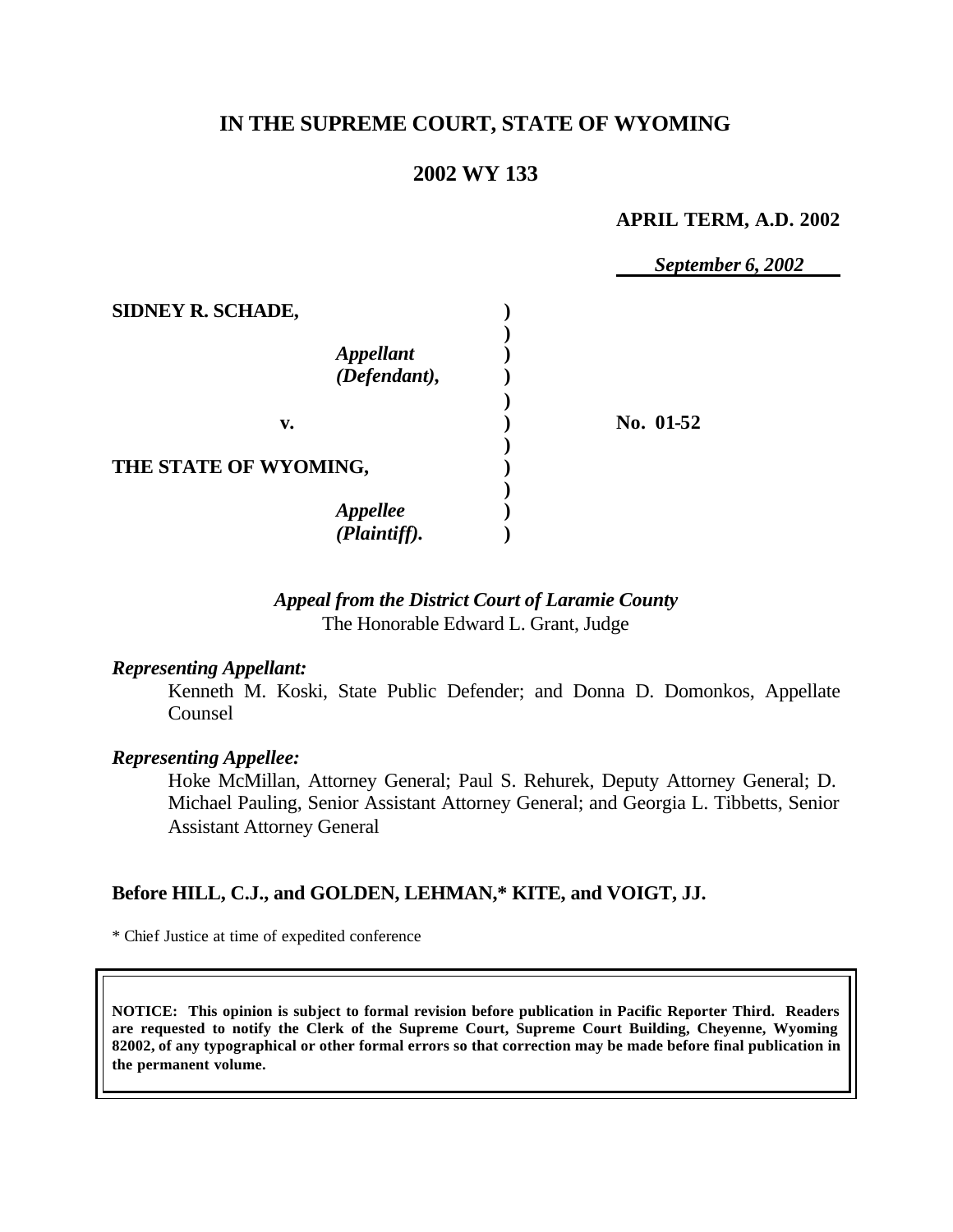KITE, Justice.

[¶1] Sidney Schade pleaded guilty to two counts of immoral or indecent acts with a minor pursuant to a plea agreement by which the state agreed to recommend probation and Mr. Schade agreed to obtain a sex offender evaluation. Several months after his release on bond pending sentencing, Mr. Schade violated a bond condition which prohibited contact with the victims. The state petitioned to revoke his bond, and Mr. Schade was arrested. Mr. Schade and the state entered into a second plea agreement which provided the state would continue to recommend probation on the condition Mr. Schade was accepted into a community alternative placement program such as the Intensive Supervision Program (ISP). Sentencing was delayed while Mr. Schade unsuccessfully attempted to gain entrance into a variety of such programs. He was ultimately sentenced to two consecutive terms of three to five years of imprisonment. Mr. Schade appeals contending the state violated the first plea agreement and the district court failed to advise him he would be unable to withdraw his guilty plea. Finding no error, we affirm.

### **ISSUES**

[¶2] Mr. Schade presents these issues for our review:

### ISSUE I

Whether Mr. Schade's sentence is an illegal sentence because the interim probationary terms were illegal?

#### ISSUE II

Whether the state breached the plea agreement when it interfered with Mr. Schade's ability to complete the terms of the interim probation?

## ISSUE III

Whether Mr. Schade should be allowed to withdraw his guilty plea because the court did not properly follow Rule 11, W.R.Cr.P., when it failed to properly advise Mr. Schade?

#### ISSUE IV

Whether Mr. Schade was denied due process when the court failed to sentence him within one year of adjudication of guilt?

The state phrases the issues as: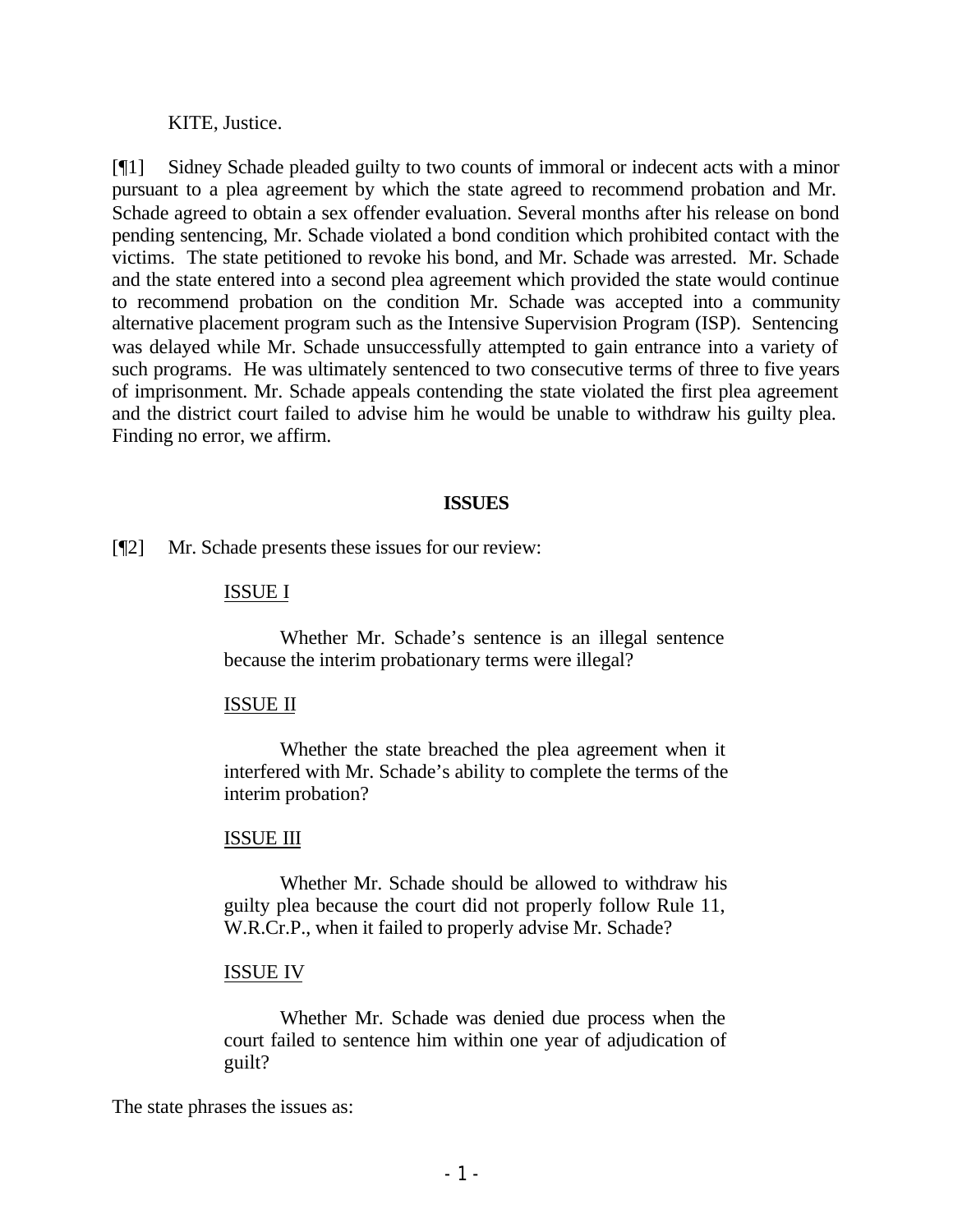I. Did the state breach the plea agreement?

II. Did the district court fail to comply with the mandates of Rule 11 of the Wyoming Rules of Criminal Procedure in accepting Appellant's pleas?

III. Did the district court abuse its discretion in imposing sentence?

## **FACTS**

[¶3] Between May 1, 1999, and August 8, 1999, Mr. Schade inappropriately touched the victims, both age fourteen, on separate occasions. He was charged with one count of thirddegree sexual assault under Wyo. Stat. Ann. § 6-2-304(a)(ii) (LexisNexis 2001), two counts of immoral or indecent acts with a minor under Wyo. Stat. Ann. § 14-3-105(a) (LexisNexis 2001), and two counts of causing or encouraging a child to commit with him any immoral or indecent act under § 14-3-105(a). On December 29, 1999, at his arraignment, Mr. Schade pleaded guilty to two counts of indecent or immoral acts with a minor. In exchange for his guilty pleas, the state agreed to dismiss the remaining three charges and recommend probation. Pursuant to both his bond conditions and this first plea agreement, Mr. Schade was prohibited from contacting his victims. The first plea agreement also required that he complete a sex offender evaluation prior to sentencing.

[¶4] On February 16, 2000, the state petitioned to revoke his bond because Mr. Schade had contact with one of the victims, and the district court thereafter issued a bench warrant for his arrest. On May 12, 2000, Mr. Schade appeared before the district court for sentencing and acknowledged that a sex offender evaluation had not been completed. The parties reached a second agreement wherein the state would continue to recommend probation provided Mr. Schade was accepted in the ISP or a comparable program to ensure that (1) he had no further contact with the victims and (2) he enrolled in a sex offender treatment program. Although Mr. Schade was given approximately six months of continuances for his sentencing hearing to pursue admission into an ISP-type program, he was not accepted in any program. His inability to enroll in an acceptable program, coupled with his previous failure to abide by the terms of his bond release and plea agreement, caused the state to argue against probation at the sentencing hearing and to urge the court to impose consecutive imprisonment terms of four to six years. Concluding probation was not appropriate, on January 12, 2001, the district court sentenced Mr. Schade to serve consecutive imprisonment terms of not less than three years nor more than five years with credit against the minimum and maximum for time served while awaiting disposition. Mr. Schade now appeals his judgment and sentence.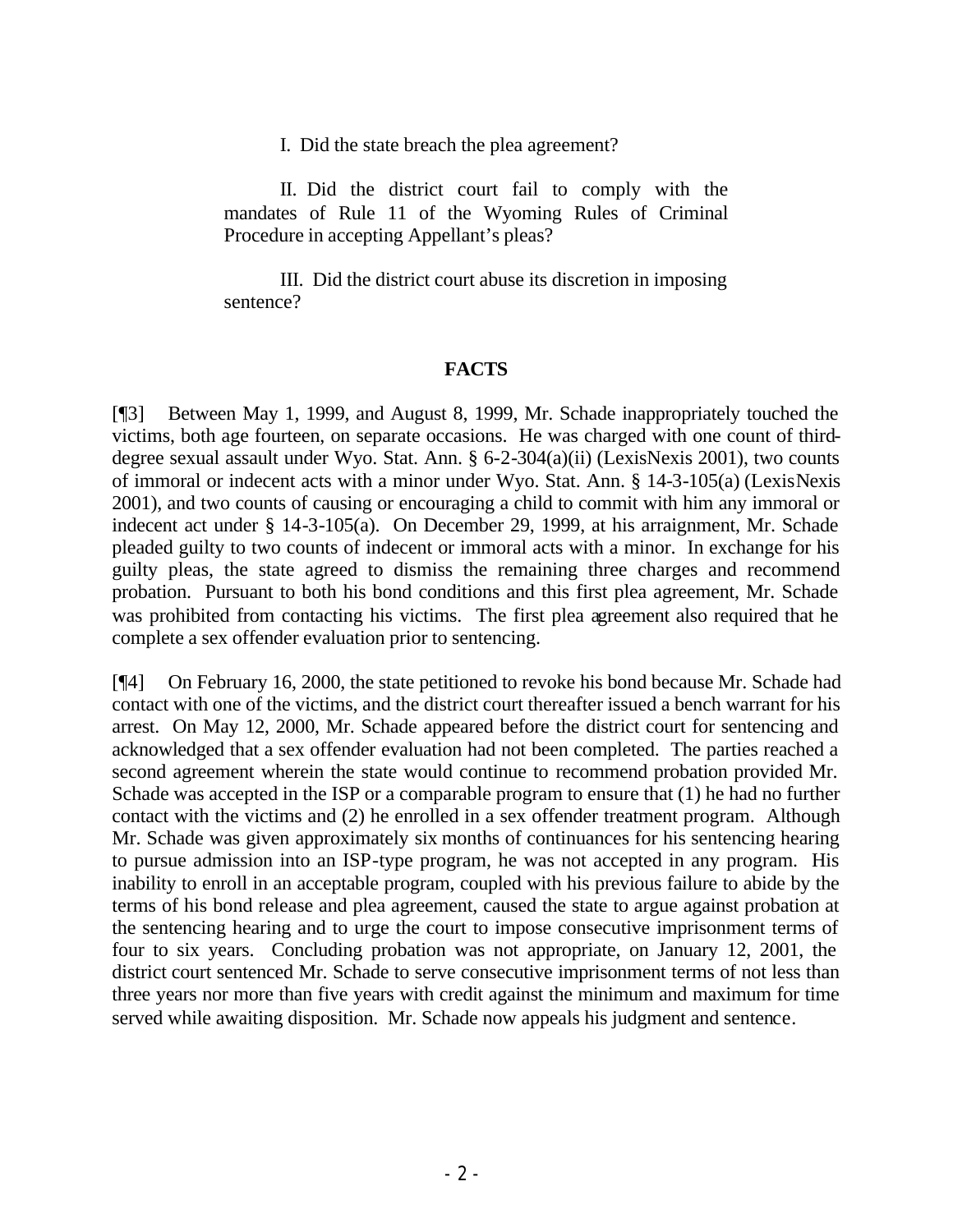## **DISCUSSION**

### **A. Plea Agreement**

[¶5] Mr. Schade contends the state breached the first plea agreement when it interfered with his ability to comply with its terms by incarcerating him and preventing him from being able to obtain the sex offender evaluation. Our standard concerning a plea agreement breach is as follows:

> [W]hether the government has breached a plea agreement is reviewed *de novo*. In determining whether a breach has occurred, we: (1) examine the nature of the promise; and (2) evaluate the promise in light of the defendant's reasonable understanding of the promise at the time the plea was entered. "'Principles of general contract law guide our analysis of the government's obligations under the agreement.'" *Clingman* [*v. State*], 2001 WY 46, ¶ 20, 23 P.3d [27,] 31 [(Wyo. 2001)] (quoting [*United States v.*] *Peterson*, 225 F.3d [1167,] 1170-71  $[(10<sup>th</sup> Cir. 2000), cert. denied, 531 U.S. 1131 (2001)]).$  It follows that, "as in contract," a party should not be released from its obligations under a plea agreement absent another party's material or substantial breach of that agreement. A material or substantial breach is one that goes to the whole consideration of the agreement. Several factors are relevant to whether a breach is material or substantial, including the extent to which the non-breaching party will be deprived of the benefit it reasonably expected and the extent to which the breaching party's conduct comports with the standards of good faith and fair dealing.

*Browning v. State*, 2001 WY 93, ¶32, 32 P.3d 1061, ¶32 (Wyo. 2001) (some citations omitted).

[¶6] Mr. Schade asserts general principles of contract law prohibit a party's interference with another party's ability to perform its contract obligations. In this instance, he argues the prosecution's actions in revoking his bond made it impossible for him to fulfill a requirement of the first plea agreement–that he obtain a sex offender evaluation. He asserts the state should not be permitted to rely on his nonperformance to revoke the plea agreement when the state's actions directly caused his nonperformance. However, the plea agreement was revoked because he contacted a victim. In addition, Mr. Schade had almost three months from the entry of his pleas on December 29, 1999, to the date of his arrest on March 22, 2000, for violation of his bond condition in which to complete the sex offender evaluation, and he failed to do so.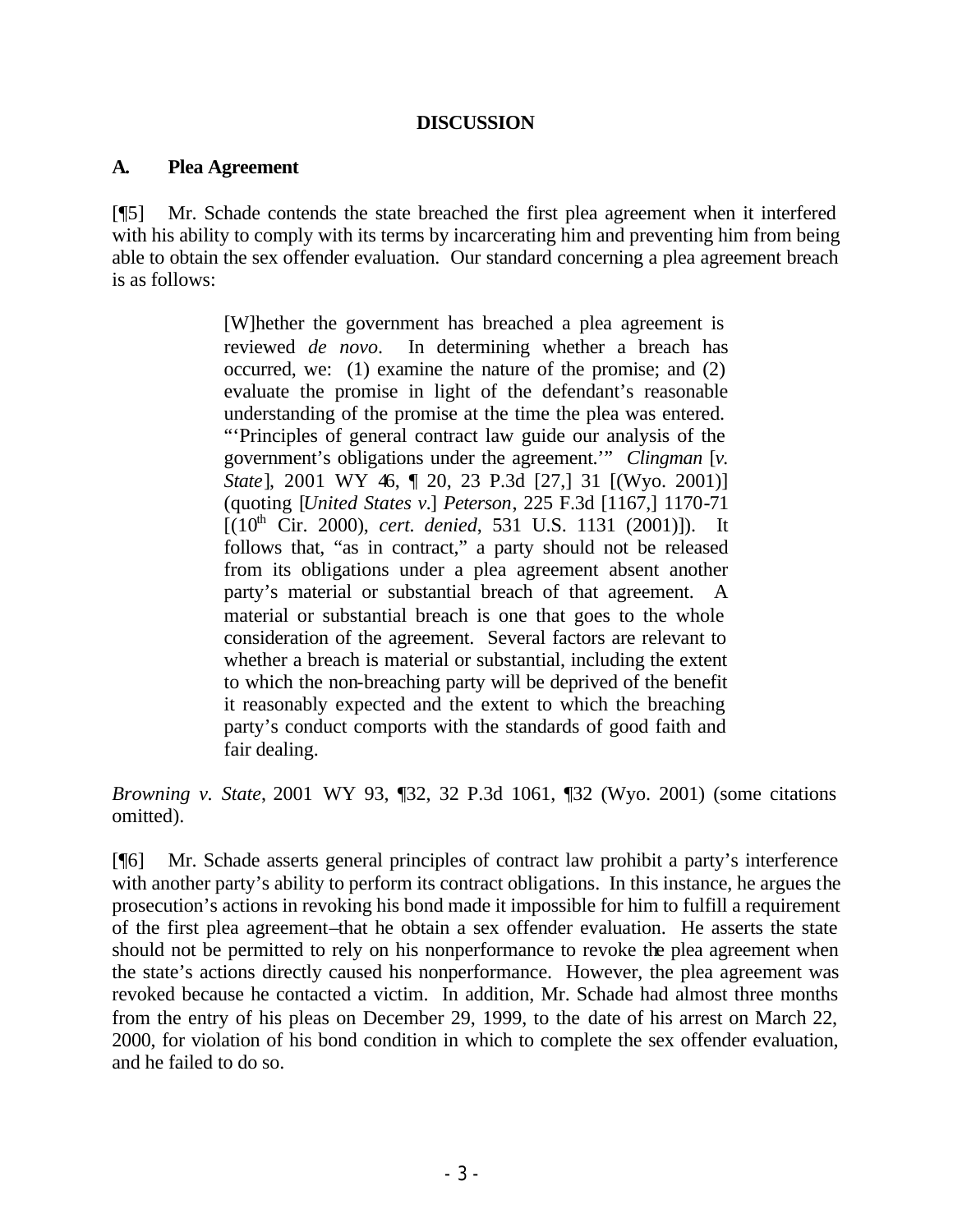[¶7] Furthermore, Mr. Schade ignores the fact the plea agreement was renegotiated. The second agreement did not require a sex offender evaluation and, instead, was contingent on him being accepted into the ISP or a comparable program. Consequently, his completion of a sex offender evaluation was no longer a prerequisite for the state's probation recommendation and was irrelevant.

# **B. W.R.Cr.P. 11**

[¶8] Mr. Schade also contends, without citing any authority, the district court did not advise him that, if he failed to comply with the interim probation conditions, the state could not be forced to abide by the plea agreement. As an initial matter, there were no interim probation conditions; rather, no contact with the victims was a bond condition for Mr. Schade being released on his own recognizance. Although this bond condition was mentioned at the arraignment where Mr. Schade advised the court he accepted the first plea agreement, it was not an independent condition of the agreement. The "no contact" provision was mentioned merely in the context of a reminder to all parties that it was a requirement for bond. Furthermore, as the state points out, W.R.Cr.P. 11(d) does not require a district court, as a condition of ensuring a plea is voluntary, to specifically advise a defendant of the consequences of failing to comply with a plea agreement's terms. It is axiomatic that, if a defendant fails to comply with a plea agreement, the state is not bound by that agreement.

[¶9] W.R.Cr.P. 11(d) requires a district court to assure that a plea is voluntary and not the result of force or threats or of promises apart from a plea agreement. The purpose of this rule is to allow the judge to determine whether the defendant entered the plea voluntarily and with an understanding of the consequences of the plea. *Smallwood v. State*, 748 P.2d 1141, 1143 (Wyo. 1988). This court looks to the totality of the circumstances to determine the voluntariness of a plea. *Reyna v. State*, 2001 WY 105, ¶9, 33 P.3d 1129, ¶9 (Wyo. 2001). The well defined standard for determining whether a plea was knowing and voluntary provides:

> "[A] plea of guilty entered by one fully aware of the direct consequences, including the actual value of any commitments made to him by the court, prosecutor, or his own counsel, must stand unless induced by threats (or promises to discontinue improper harassment), misrepresentation (including unfulfilled or unfulfillable promises), or perhaps by promises that are by their nature improper as having no proper relationship to the prosecutor's business (e.g. bribes)."

*Brady v. United States*, 397 U.S. 742, 755 (1970) (quoting *Shelton v. United States*, 246 F.2d 571, 572 n.2 (5th Cir. 1957), *rev'd on other grounds*, 356 U.S. 26 (1958)); *see also State v. McDermott*, 962 P.2d 136, 139 (Wyo. 1998).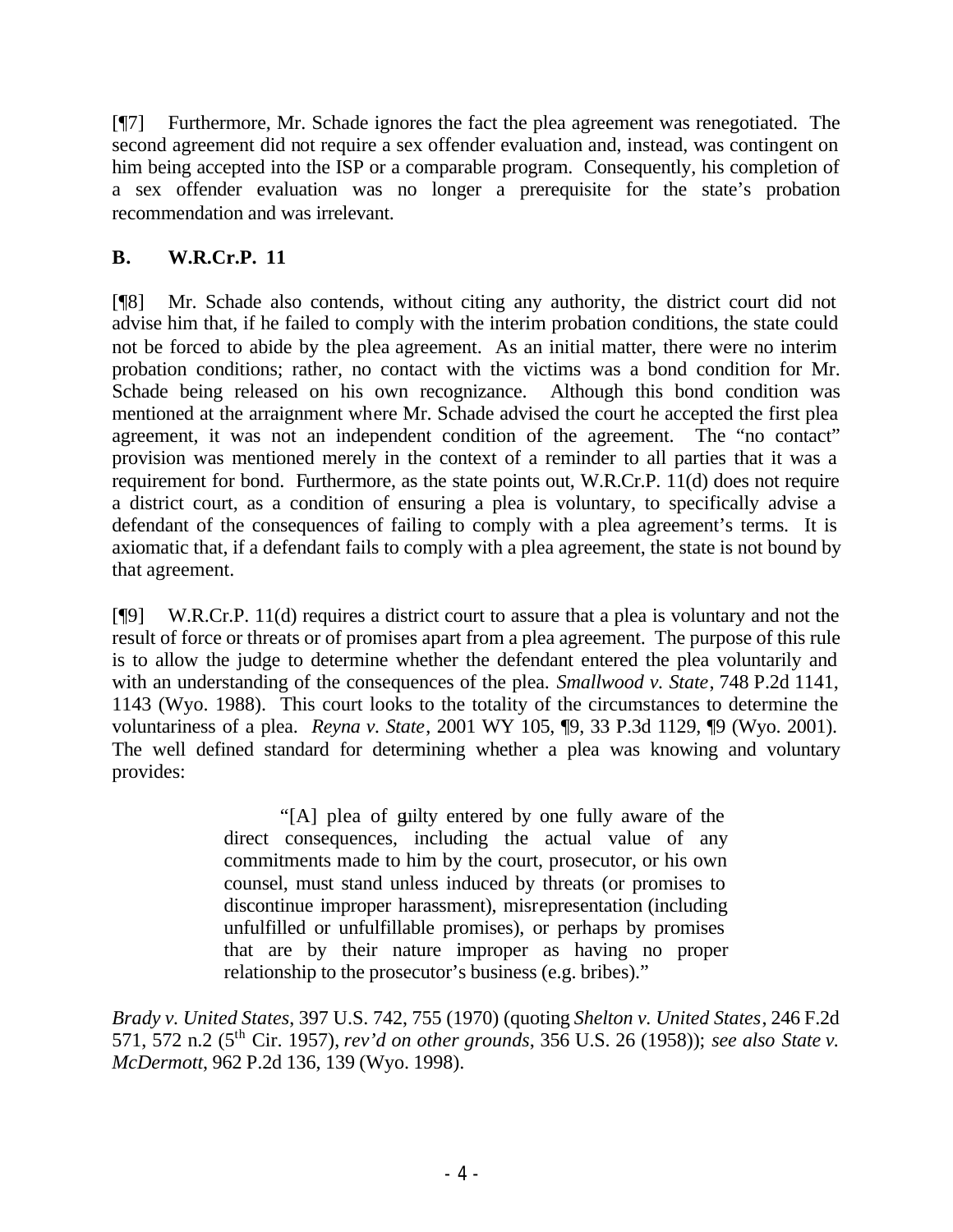[¶10] For a determination of whether Mr. Schade's pleas were made voluntarily, we set forth the applicable portions of the plea hearing:

> THE COURT: Good morning. Mr. Schade is here for re-arraignment; is that correct[?]

> > [DEFENSE COUNSEL]: That's correct, Your Hono[r].

THE COURT: Are there any charge concessions or arrangements we should make of record concerning that change?

[DEFENSE COUNSEL]: Yes, Your Honor. It's my understanding that Mr. Schade will enter a plea of guilty to one count of the immoral acts for each minor victim, a total of two; that the prosecution and defense -- that the prosecution is prepared to supplement factual basis, if necessary, but the prosecution and the defense will jointly recommend probationary disposition with a requirement to participate in an acceptable sex offender therapy program, to follow their recommendations and the other normal conditions of probation, no drugs, alcohol, no other crimes, DNA draw, etc. In exchange for that, the prosecution agrees to dismiss one count of immoral acts with a minor.

THE COURT: Is that the State's agreement?

[PROSECUTOR]: Yes, Your Honor. Just to specify two additional things. One is that this would be a plea to Counts II and III of the currently existing Information and that the conditions of recommending probation include that he get a sex offender evaluation pending sentencing and that he *continue to abide by the no contact with the victims provision*.

THE COURT: Do you understand those to be the conditions of this probation, Mr. Schade?

THE DEFENDANT: Yes, sir.

[DEFENSE COUNSEL]: I have never heard these conditions. I guess I need a clarification. My understanding is that the probationary disposition would not depend on any recommendations or findings pursuant to the sex offender evaluation. We've had no discussions as to that.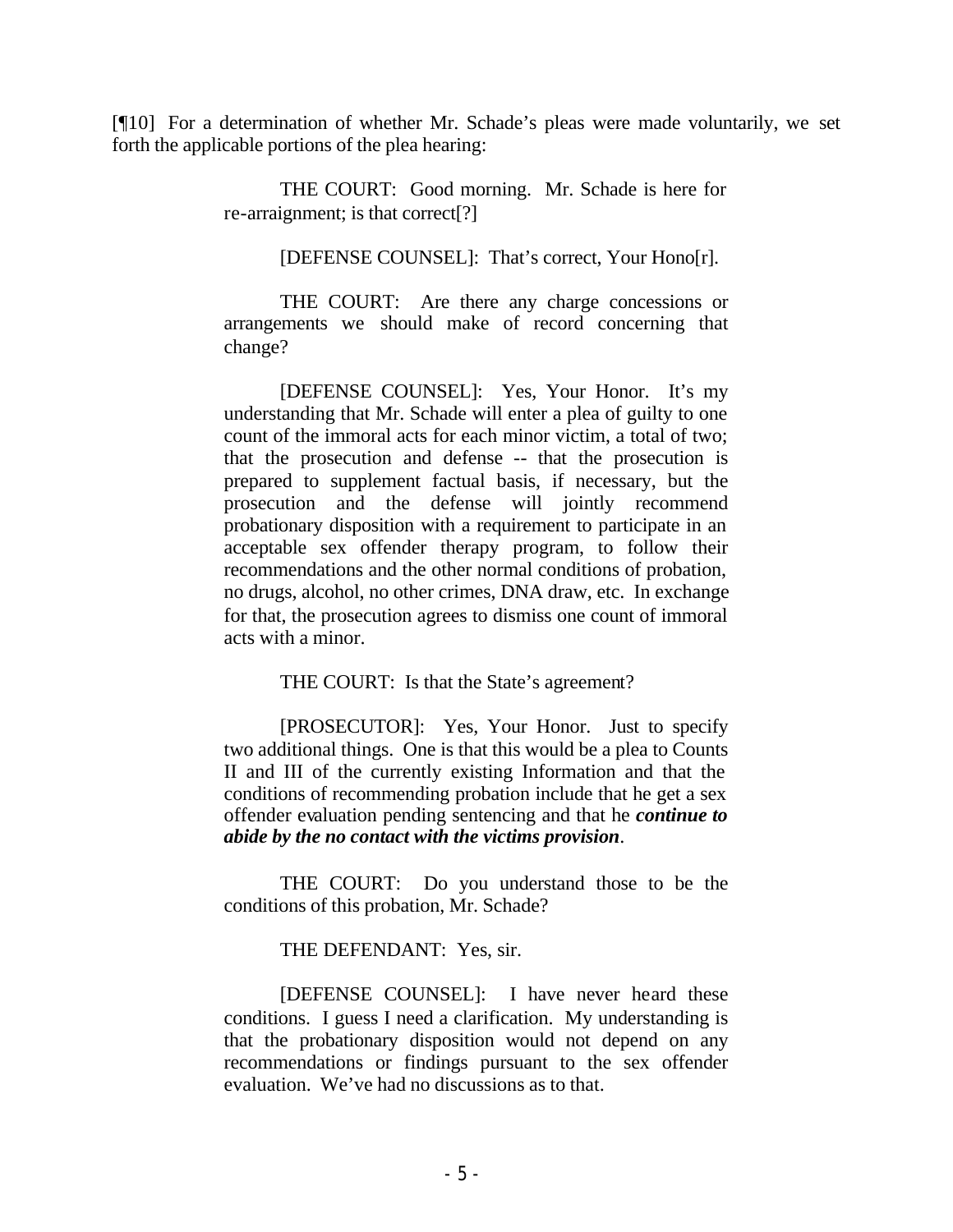THE COURT: As I understand what [the prosecutor] said, the only condition is that he participate in that sort of evaluation immediately pending sentencing.

[PROSECUTOR]: Correct. I didn't premise the recommendation of probation on that, just that I want that. That was part of the agreement that the sex offender evaluation actually be done prior to sentencing.

[DEFENSE COUNSEL]: We have no problem with that.

THE COURT: So are you clear on this, Mr. Schade, --

THE DEFENDANT: Yes, sir.

THE COURT: -- how we are proceeding? Do you have any questions about it?

THE DEFENDANT: No, sir.

THE COURT: Apparently and, I guess it goes without saying, this arrangement was made with your knowledge and consent; is that correct?

THE DEFENDANT: Yes, sir.

THE COURT: So Mr. Schade will be offering pleas of guilty to Counts II and III. And those carry maximum penalties of up to 15 years' imprisonment for each count; is that correct?

[PROSECUTOR]: Ten years, Your Honor.

[DEFENSE COUNSEL]: Ten years.

THE COURT: Ten years.

[DEFENSE COUNSEL]: Also apparently, Your Honor, there are more counts to be dismissed than just one other count, there's three other counts being dismissed.

THE COURT: I gather all but II and III will be dismissed.

[DEFENSE COUNSEL]: That's correct.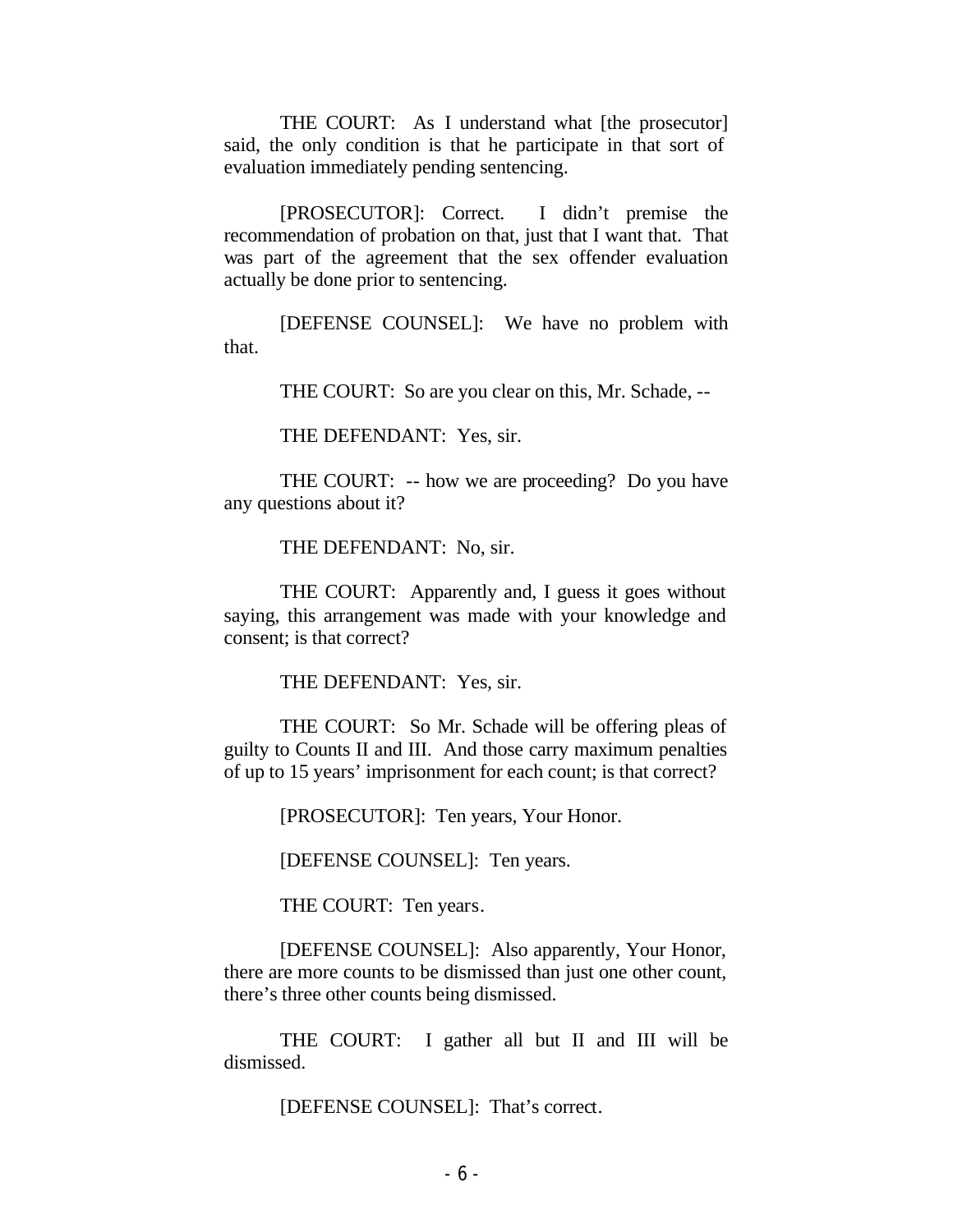[PROSECUTOR]: Correct.

THE COURT: Mr. Schade, it's been stated here that one of [the] features of this agreement is that your counsel and the counsel for the State will jointly recommend probation. The Court will seriously consider that recommendation but it is not necessarily bound by it. Do you understand that?

THE DEFENDANT: Yes, sir.

(Emphasis added.) After Mr. Schade entered his pleas, the following colloquy occurred:

THE COURT: Finally then, Mr. Schade, other than the arrangement that has been talked about here this morning on the record, have there been any threats of any kind made to you or any promises of any kind to induce you to offer your pleas of guilty?

THE DEFENDANT: No, sir.

THE COURT: You offer these pleas voluntarily and of your own volition?

THE DEFENDANT: Yes, sir.

THE COURT: There is a factual basis underlying the pleas as to both counts and they are not improperly induced. Therefore, they are accepted and entered, and the Court will order a pre-sentence investigation report and require that Mr. Schade commence with the evaluation immediately or as soon as possible.

[¶11] This dialogue reflects that Mr. Schade entered his plea freely and voluntarily without threats or promises being made against or to him. It is evident he was informed the state's probation recommendation was contingent upon his completing a sex offender evaluation before his sentencing and having no contact with the victims. Under the totality of the circumstances, we hold Mr. Schade entered his plea knowingly and voluntarily.

[¶12] Mr. Schade additionally claims the district court violated W.R.Cr.P. 11(e)(2) by failing to advise him that he would be unable to withdraw his plea in the event it refused to accept the sentencing recommendation in the plea agreement. W.R.Cr.P. 11(e)(2) provides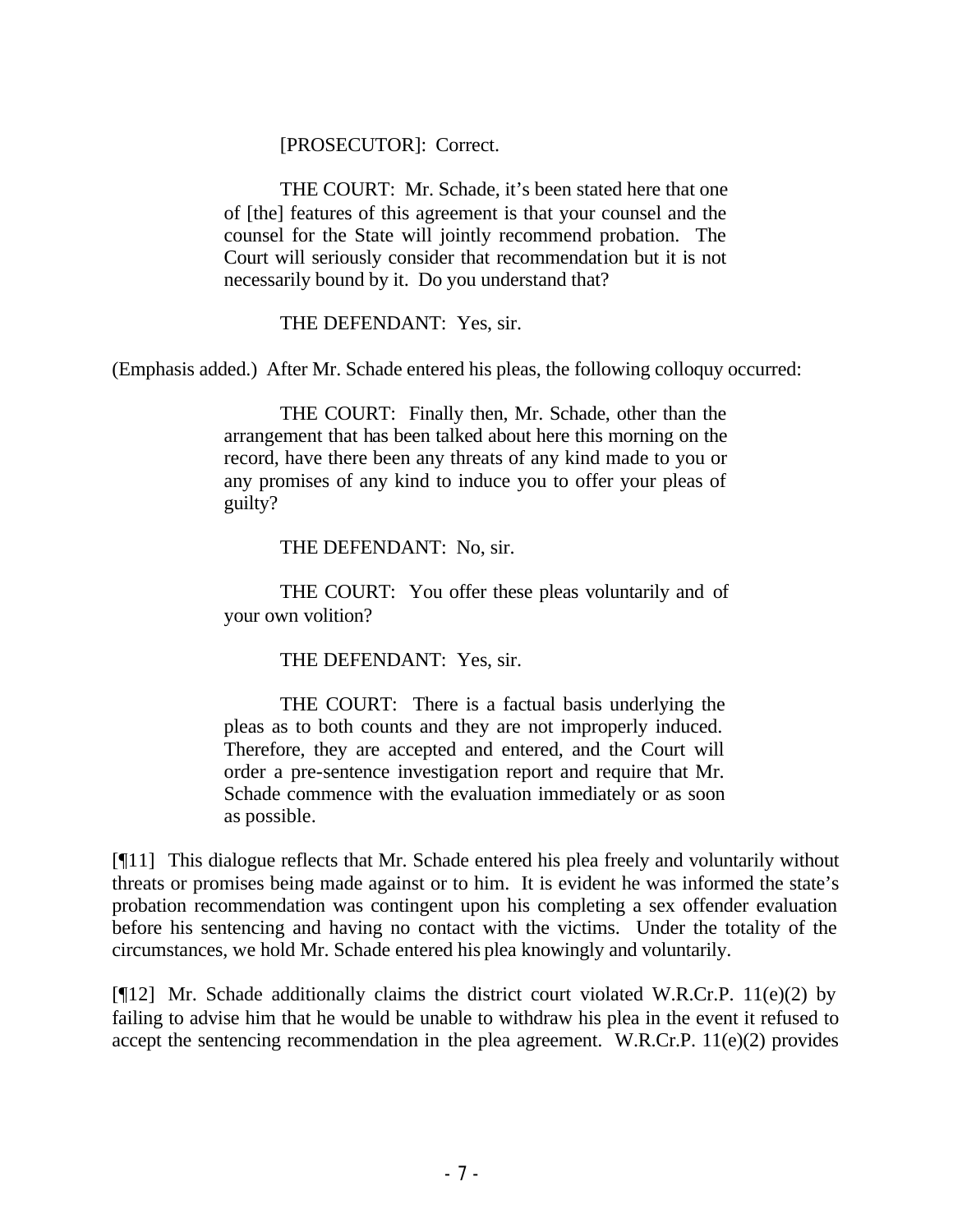in pertinent part: "If the agreement is of the type specified in subdivision  $(e)(1)(B)$ ,<sup>[1]</sup> the court shall advise the defendant that if the court does not accept the recommendation or request, the defendant nevertheless has no right to withdraw the plea." In *Stowe v. State*, 10 P.3d 551, 552 n.1 (Wyo. 2000), the trial court advised Mr. Stowe that it was not bound by the plea agreement but failed to inform him that he did not have a right to withdraw his plea in the event it did not accept the recommendation. Citing W.R.Cr.P. 11(e)(2), we cautioned that failure to comply with the provision may require reversal of a conviction and remand to permit the defendant to withdraw his plea though we recognized it may also be treated as harmless error.<sup>2</sup> *Id.* 

[¶13] Mr. Schade's whole tack in this argument is ill-founded because the first plea agreement was fully replaced and superseded by the second plea agreement. The judge did not fail to accept the sentencing recommendation contemplated by the second plea agreement because it was never made. At the sentencing, Mr. Schade was unable to comply with the condition of the second plea agreement that he be admitted into the ISP or an equivalent program, and, consequently, the state did not, and was not obligated to, make any probation recommendation. As a result, there was no requirement for the court to inform Mr. Schade he would not have the right to withdraw his plea if it declined to accept the state's probation recommendation. No recommendation was made or denied because Mr. Schade was unable to qualify for an acceptable alternative placement program, and so the option to withdraw the guilty plea on those grounds never materialized.

 <sup>1</sup> W.R.Cr.P.  $11(e)(1)(B)$  provides:

(e) Plea Agreement Procedure.

. . .

(1) In General. The attorney for the state and the attorney for the defendant or the defendant when acting pro se may engage in discussions with a view toward reaching an agreement that, upon the entering of a plea of guilty or nolo contendere to a charged offense or to a lesser related offense, the attorney for the state will do any of the following:

> (B) Make a recommendation, or agree not to oppose the defendant's request, for a particular sentence, with the understanding that such recommendation or request shall not be binding upon the court . . .

<sup>&</sup>lt;sup>2</sup> The harmless error standard is set forth in W.R.A.P. 9.04: "Any error, defect, irregularity or variance which does not affect substantial rights shall be disregarded by the reviewing court." *See also* W.R.Cr.P. 52(a). To demonstrate harmful error, the defendant must show prejudice under "circumstances which manifest inherent unfairness and injustice, or conduct which offends the public sense of fair play." *Johnson v. State*, 790 P.2d 231, 232 (Wyo. 1990).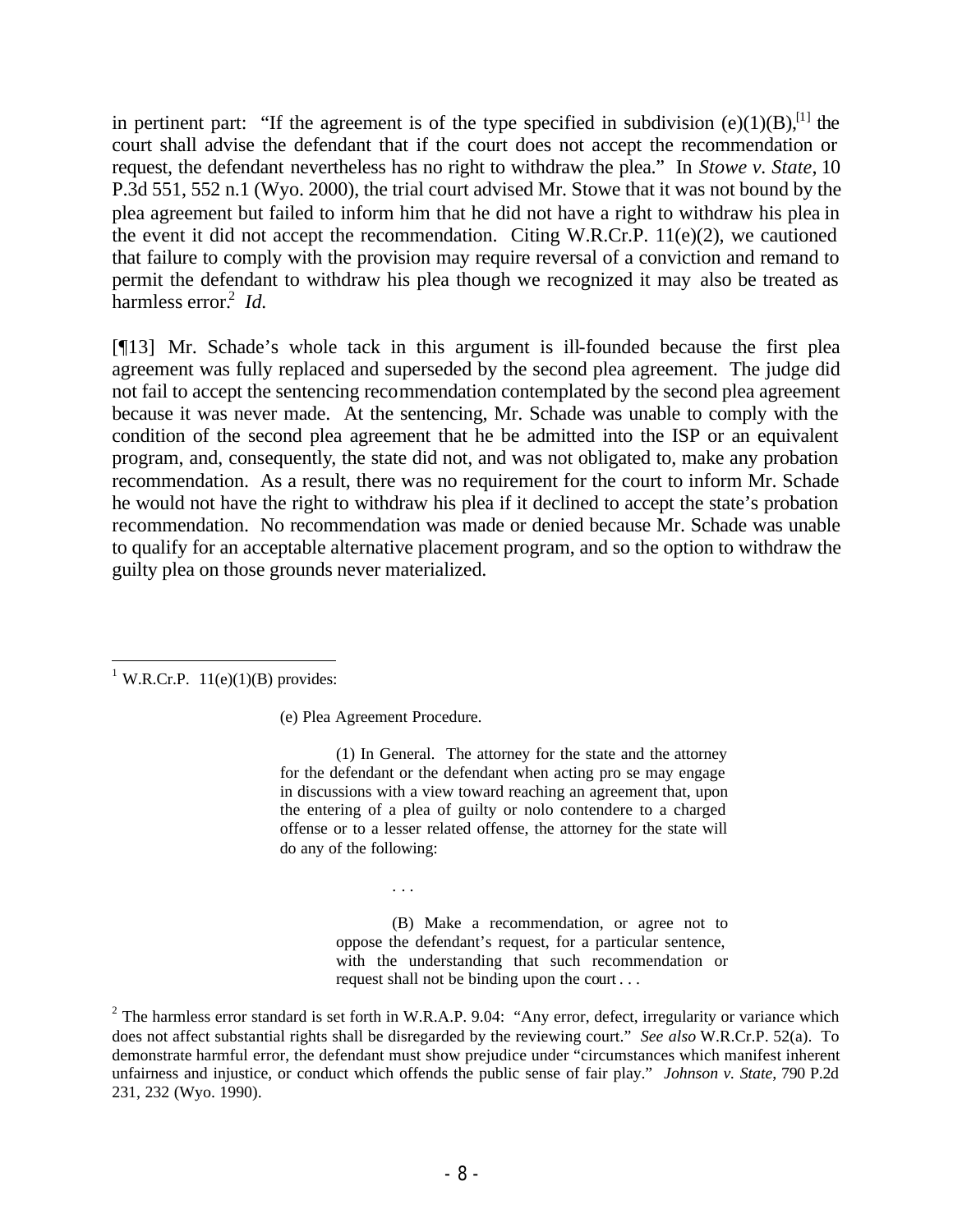## **C. Sentencing Delay**

[¶14] Mr. Schade maintains he suffered an impermissible delay in sentencing because he pleaded guilty on December 29, 1999, but was not sentenced until January 12, 2001.

> We review speedy sentencing claims under an abuse of discretion standard. *Reagan v. State*, 14 P.3d 925, 927 (Wyo. 2000). "'Judicial discretion is a composite of many things, among which are conclusions drawn from objective criteria; it means a sound judgment exercised with regard to what is right under the circumstances and without doing so arbitrarily or capriciously. *Byerly v. Madsen,* 41 Wash.App. 495, 704 P.2d 1236 (1985).'" *Reagan*, 14 P.3d at 927 (*quoting Vaughn v. State*, 962 P.2d 149, 151 (Wyo. 1998)).

*Daugherty v. State*, 2002 WY 52, ¶29, 44 P.3d 28, ¶29 (Wyo. 2002).

[A] delay in sentencing in excess of a calendar year from the date guilt is established, whether by trial to a jury or the court or by plea, is presumptively unreasonable. . . . "The rule that we espouse protects important rights of the convicted defendant. It serves to prevent the possibility that a greater punishment than is deserved will be imposed because of subsequent conduct that results in a violation of the probation. It also serves to ensure that any vagaries of memory will not interfere with the imposition of a sentence appropriate to the individual and the crime."

*Reagan v. State*, 14 P.3d 925, 927-28 (Wyo. 2000) (quoting *Yates v. State*, 792 P.2d 187, 192 (Wyo. 1990) (citation omitted)). "The state bears the burden of demonstrating that the delay does not exceed the bounds of reason and the court should not be foreclosed from imposing sentence after the one year period of time." *Detheridge v. State*, 963 P.2d 233, 235 (Wyo. 1998).

[¶15] We conclude the state carried its burden by demonstrating the sentencing delays were caused by Mr. Schade's multiple requests for continuances. We summarize these requests:

| Sentencing         | <b>Reason for Continuance</b>                                                                           | New Sentencing     |
|--------------------|---------------------------------------------------------------------------------------------------------|--------------------|
| <b>Hearing Set</b> |                                                                                                         | <b>Hearing Set</b> |
| 4/20/00            | Continued at Mr. Schade's request so he could have<br>more time to review the presentence investigation | 5/12/00            |
|                    | report.                                                                                                 |                    |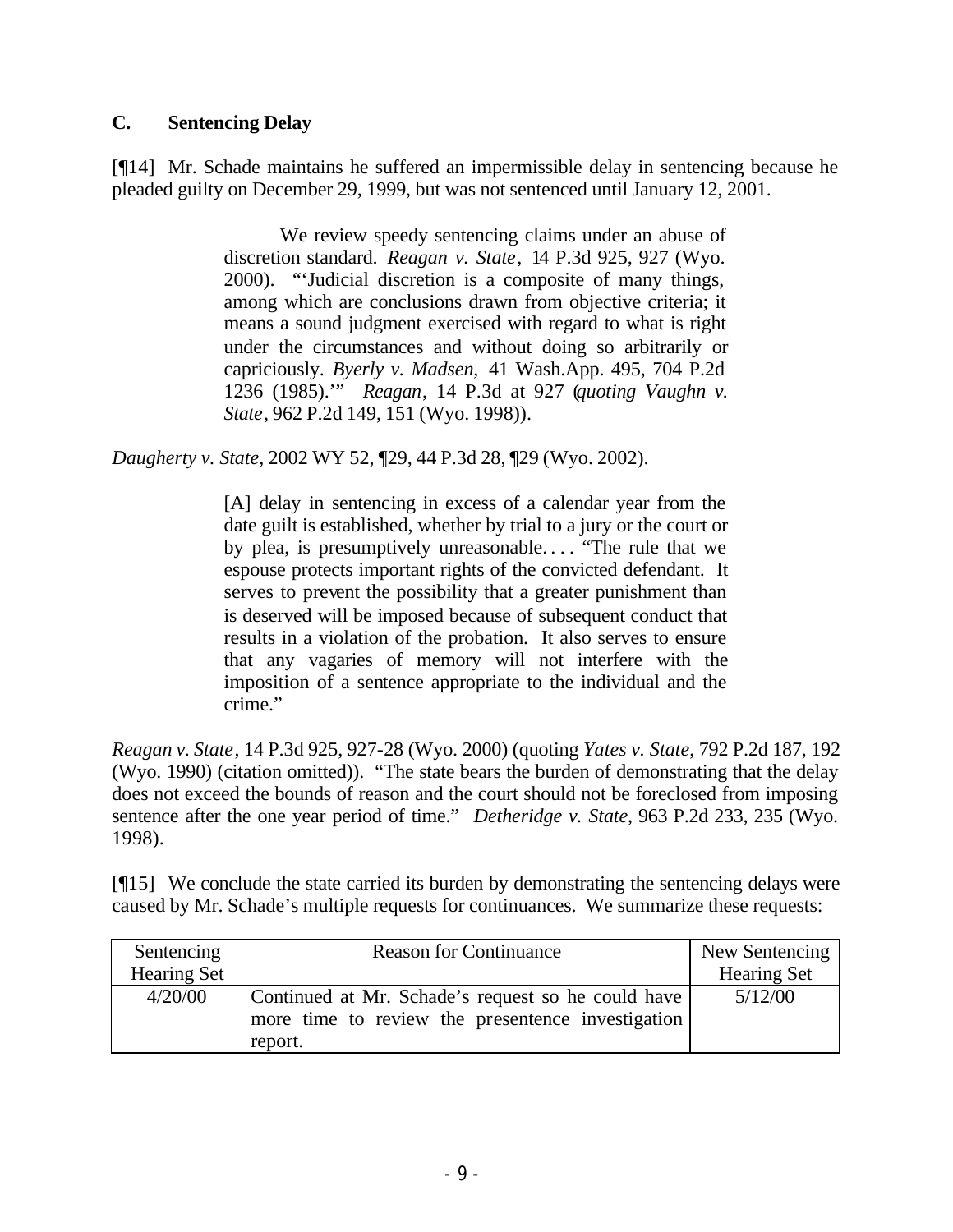| 5/12/00 | Mr. Schade's counsel advised the court a new<br>sentencing agreement had been reached and requested<br>an ISP referral and a postponement for an eligibility<br>determination.                                                                            | 7/7/00  |
|---------|-----------------------------------------------------------------------------------------------------------------------------------------------------------------------------------------------------------------------------------------------------------|---------|
| 7/7/00  | Mr. Schade did not qualify for ISP so his counsel<br>requested a continuance to determine his eligibility for<br>the Frontier Corrections program.                                                                                                        | 7/20/00 |
| 7/20/00 | Hearing continued to permit resolution of Mr.<br>Schade's motion filed July 19, 2000, requesting the<br>district court to require the prosecution to abide by the<br>initial agreement to recommend<br>probationary<br>disposition. <sup>3</sup>          | 1/12/01 |
| 1/12/01 | Eligibility evaluations were ordered in November 2000<br>for the community alternatives programs in Casper,<br>Rock Springs, and Gillette. Sentencing hearing was<br>held approximately two weeks after the filing of the<br>final program denial letter. |         |

The district court permitted Mr. Schade and his counsel to thoroughly pursue a wide range of alternative community placement options prior to sentencing. It is evident from the record that Mr. Schade wanted to avoid serving a penitentiary sentence and was given the opportunity to investigate and apply for acceptance in a variety of programs. The time between the guilty plea and sentencing was extended as a direct result of Mr. Schade's actions. The court could have limited this process, but the failure to cut short these inquiries was not an abuse of discretion or unreasonable under the circumstances.

[¶16] Mr. Schade also contends he was prejudiced by loss of good time credits as a result of the sentencing delay. Whether he would have qualified for such an award is wholly speculative. Further, he directly caused the time delay through the drawn out efforts to find an alternative to penitentiary confinement.

> W.R.Cr.P. 32(c)(1) contains clear guidance for trial courts wishing to overcome the presumption that a delay in sentencing for over a year is unreasonable: "Sentence shall be imposed without unnecessary delay, the court may, when there is a factor important to the sentencing determination that is not then capable of being resolved, postpone the imposition of sentence for a reasonable time until the factor is capable of being resolved." If sentence is not to be imposed at the time guilt is established or soon thereafter, the trial court must ensure that the record clearly indicates the reason for the delay and the circumstances under which the matter will be reset for

<sup>&</sup>lt;sup>3</sup> It is unclear from the record provided how this motion was resolved.